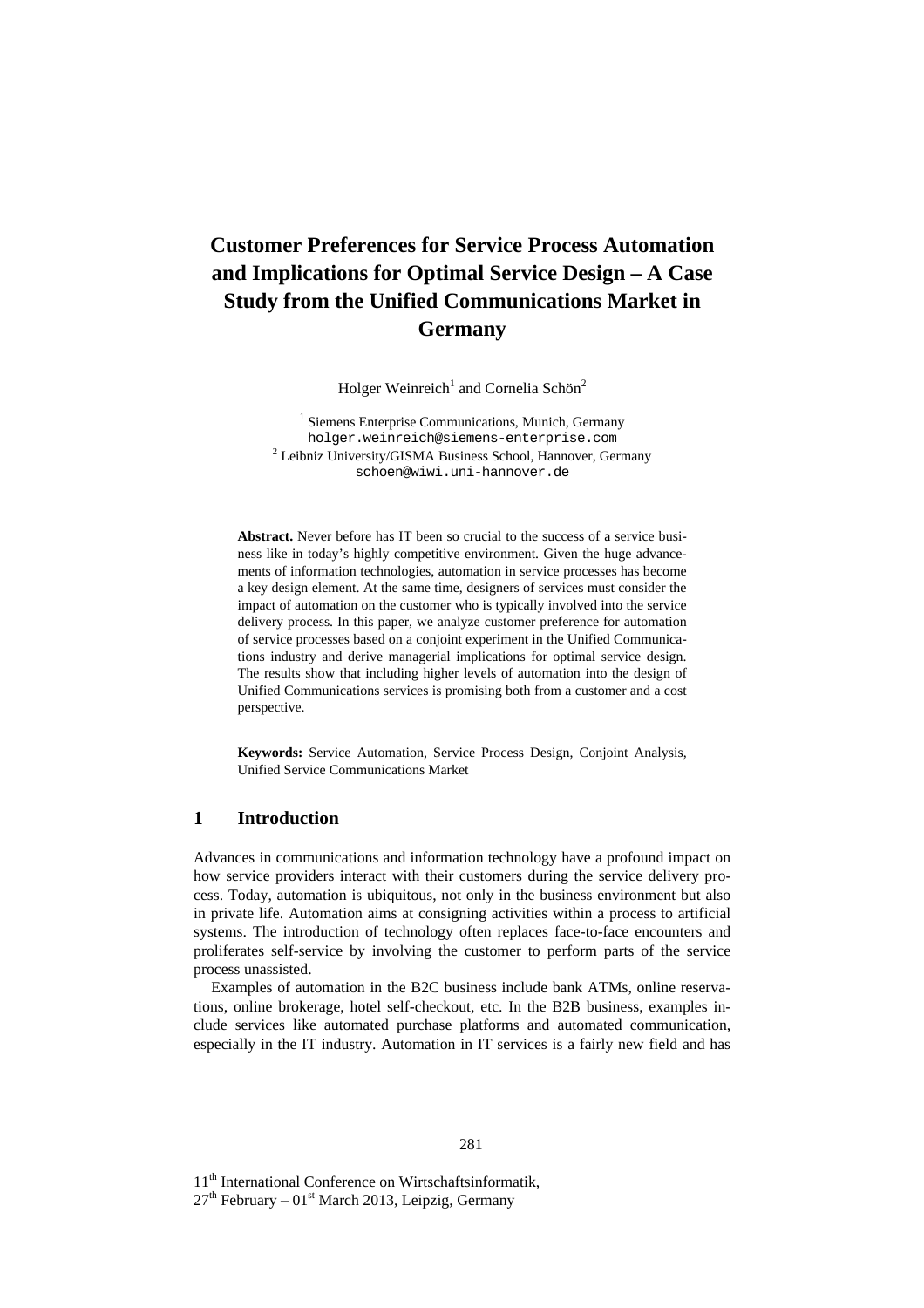only recently been introduced – made possible by the ever increasing computing power available and global IP networks.

For service providers, the main argument for automation is usually the increase in productivity and the reduction of labor cost (see e.g. [2]). For example, IBM realized cost savings of \$2 billion by redirecting 99 million service requests from a call center channel to an automated online service provision ([3] cited in [9]). However, the cost savings for the service provider can be offset if customers do not accept the selfservice technology. McKinsey & Company reports of a firm that re-channeled its billing and service calls to the Web expecting to save \$40 million. It turned out, however, that customers did not accept the new technology as expected and the firm simultaneously lost \$16 million [9].

The response of consumers to service automation can be mixed. Customers may feel uncomfortable with self-service for various reasons or they may value the increased opportunity for customization, convenience and control [6]. Thus, in face of these potentially conflicting effects, a profound understanding of consumer acceptance of automation is indispensable for designing the right level of automation into a service.

In this paper, we analyze customer preferences for automation of service processes in the Unified Communications (UC) industry and derive managerial implications for optimal service design. UC services provide a technological architecture that aims at efficiently integrating today's manifold communication tools, such as voice, email, fax, video conferencing, instant messaging, data services, e-commerce transactions, etc. The idea is that businesses (as well as of course individuals) can manage all their communications through a single interface. In the UC business, where prices are decreasing and wages are increasing similar to other services industries, automation is one of the main solutions to tackle the challenge of complexity versus commodity. Different levels of automation for UC services are for example remote services/eservices, services on site, or machine-to-machine services. At the same time, customer preferences for automation are poorly understood.

Our analysis of consumer preferences for automation of service processes is done based on a conjoint experiment (further explained below) and a subsequent choice simulation. Our contribution is twofold: first, our study and its results provide a case example (of a particular service in the UC industry offered by a particular company to business clients in a particular region) that demonstrates a high potential of automation in different phases of the service process. Second, we want to demonstrate that conjoint analysis – commonly used in marketing for product design – is a useful tool in IT for service process design, too.

The paper is structured as followed. Section 2 briefly discusses relevant related work. In Section 3, the conjoint study that we carried out in the UC business is described in detail. Based on the utility estimates, managerial implications for optimal service design are derived in Section 4.The last section concludes and discusses future research opportunities.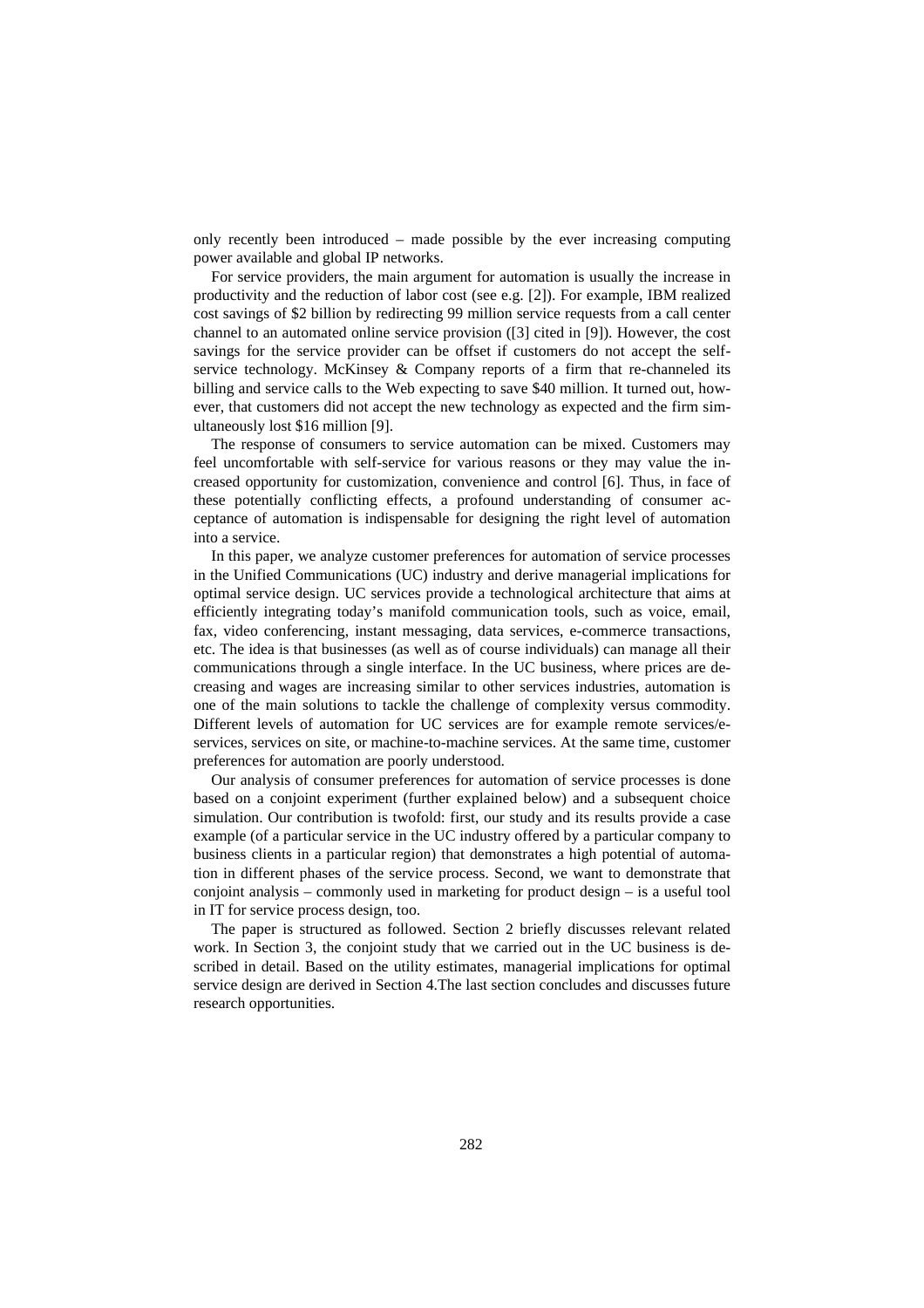# **2 Related Work**

Though automation appears to be a key element in service design, systematic research on how customers assess different levels automation and what this implies for service design is not well researched in the literature. Reference [8] discusses research opportunities in service process design and conclude that the question of "How can technology be integrated into the service process in order to improve both efficiency and customization?" is highly relevant but not well understood. Among the few empirical studies is [4], which examines the factors that influence consumer attitudes toward and adoption of self-service technologies in the banking industry. In [9], the key factors are identified that influence consumer willingness to initially try self-service technologies when alternative delivery modes are offered. The authors of [11] examine the cognitive, demographic, and situational determinants of the preference for using self-service technologies over face-to-face encounters using structural equation modeling. They find for example that persons who are high in experiential style as well as older persons prefer personal interactions. Furthermore, waiting times have a significant influence on preference for technology and service complexity moderates the influence of cognitive styles on preference for service technology.

Most of the few empirical studies mainly focus on attitude models to forecast behavioral intentions of consumers in a B2C environment. This paper contributes to narrow the gap by analyzing customer preferences for automation of service processes in a B2B industry based on a conjoint experiment and by deriving managerial implications for optimal service design.

Conjoint analysis is a decompositional statistical approach for estimating the partial benefits (also known as part-worth values) that different levels of a particular service attribute contribute to a consumer's overall evaluation of the service. A service or product is represented as a finite set of attributes whose levels are determinant for the value-to-the-customer, and finally for customer choice, see e.g. [10].

Following [13], we understand value-to-the-customer as a multi-attribute construct, as "the consumer's overall assessment of the utility of a product based on a perception of what is received and what is given" (see also [12]). In the context of IT services, factors that probably impact customer preference for a particular service design are e.g. price, availability, service response times, the level of automation, etc. Accordingly, the preferred level of automation and its perceived partial benefit can only be regarded in relation to subjective, individual and dynamic customer assessment.

Based on the conjoint data, managerial recommendations on the optimal service design can be derived if reasonable assumptions can be made on how preferences translate into consumer choice (probabilities). To support the design decision in a systematic manner, a number of mathematical programming models (for a recent review, see [1]) as well as conjoint choice simulators [7] have been developed in the last three decades. As we will see, these methods are also very useful in our context of service automation.

In particular, our focus is on the process dimension of a service (see e.g. [5] for a discussion of the dimensions of service – potential, process, and outcome) and its design in terms of automation and customer involvement considering the utility that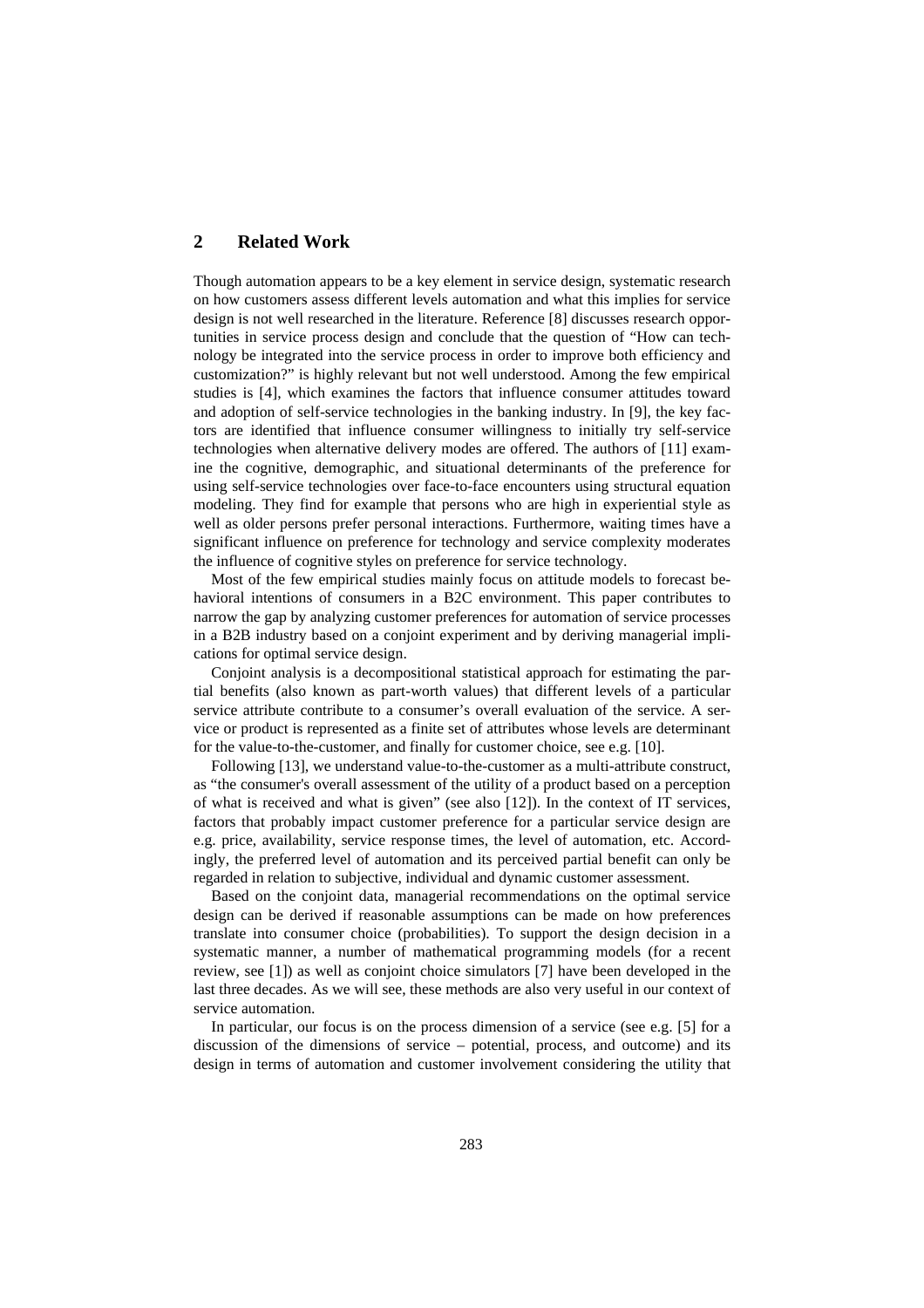the customer gains from an automated process. We note that an automation of the service process will of course require that automation potential in terms of capacity is built up beforehand. The service outcome should remain the same with or without automation, namely the solution of the customer's problem.

# **3 Conjoint Analysis of Customer Preferences for UC Service Process Automation**

Conjoint analysis has become one of the most widely-used multi-attribute utility measurements technique used in marketing research to measure customer preferences for different features of a product. First, the product must be defined in terms of a set of buyer-relevant attributes and their potential levels, respectively. Then, sets of alternative product configurations, each consisting of a different combination of attribute levels, are generated and presented to respondents in a survey. The respondents are asked to rank the alternative configurations according to their preferences. These overall judgments are used to estimate how consumers make trade-offs at the product attribute level when forming product preferences. In particular, by decomposing the overall preference value into different factors one can statistically estimate the importance of each individual attribute and the partial contribution (part-worth value) of each attribute level.

The decompositional approach has the huge advantage over separately scoring attributes that is has a greater similarity to real choice situations; furthermore, statistical software packages for performing the conjoint analysis, including designing the survey, estimating part-worth values and simulating consumer choices for evaluating different product designs, are widely available. We used SPSS Conjoint 20, a wellestablished tool available and familiar to us. In the following, we describe the conjoint study in detail along with a discussion of the results.

#### **3.1 Study Setup**

**Target group.** Defining a target group is the primary step when starting with a conjoint analysis. The target group in our case are B2C customers of a UC service provider. 34 respondents were interviewed personally for the conjoint analysis, ideally either representing the majority of customer or customers with the biggest growth potential. To grasp a preferably large number of customers, we concentrate on the customer segments *Key Account* and *Public and Health.*

In this context and in face of the small sample size we want to stress once more that we do not claim that our results are universally valid nor is it the objective of our study to make general recommendations of which level of automation to apply in which situation. Our study and its results should be understood as a case example that demonstrates a high potential of automation in different parts of the service process in a B2C setting. Apart from making a case for automation, we want to demonstrate that conjoint analysis is a useful tool for IT service process design.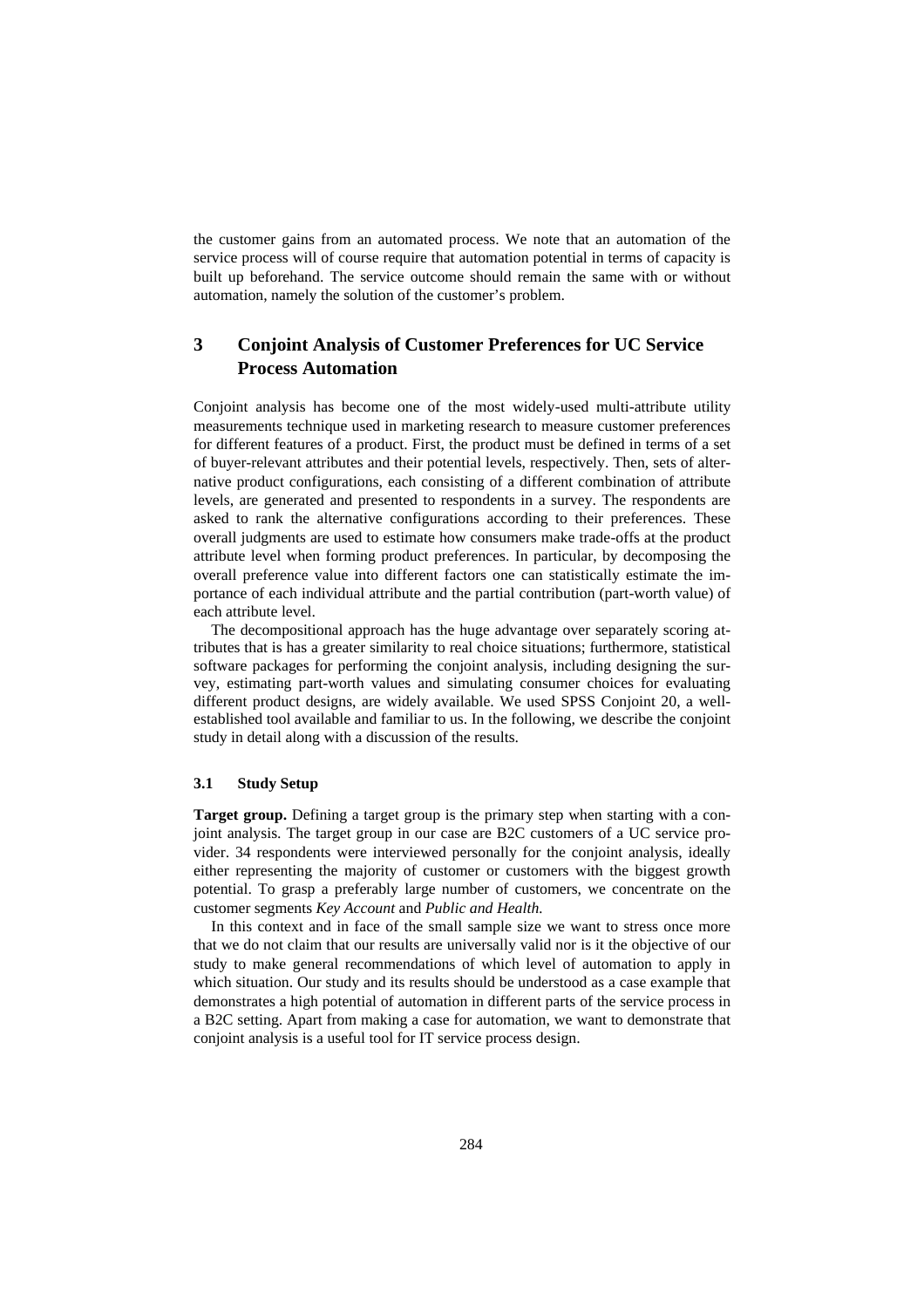**Definition of service, attributes and attribute levels.** The service we focus on here is a maintenance service for large telecommunications infrastructure. Commonly, UC services comprise maintenance or administration services e.g. install, move, add, change (IMAC) operations in either remote or on site delivery. Spare parts for maintenance work are often also included and some service level agreements (SLA) parameters set. These parameters usually include service, reaction and restore times. Furthermore, price is a relevant attribute as well as the degree of automation (distinguished into service initiation and service delivery). In summary, the service is well described by the following attributes that are assumed to be independent and compensatory:

- Availability
- Response time
- Services included (remote services, onsite services, spare parts)
- **Degree of automation in the service initiation process**
- **Degree of automation in the service delivery process**
- **Price**

To keep the conjoint analysis manageable, we focus on those relevant attributes that we are interested in to optimize, mainly automation, and – to allow financial evaluations of a design – price. Therefore, we assume that the attributes "availability", "response time" and "services included" are fixed a priori to "24 hours/7 days a week", "30 minutes", "all services are included" (as an option, simple IMACs will be also provided by the service provider).

Thus, the last three attributes marked in bold are those of particular interest to us. The attribute levels for the three attributes are given as follows:

#### **Degree of automation in the service initiation process**

- No automation (Service will be initiated by calling into a Call Center)
- Simple automation (Service will be initiated by logging onto a dedicated web portal, where the customer gets a overview of the infrastructure, that is cared for by the service provider and can then open an incident or service request)
- High degree of automation (usually, the customer operates an own User Help Desk. Commonly, a user help desk itself has a sort of ticket system to track its own tasks. A high degree of automation makes use of the possibility to deploy a machine-to-machine communication between the ticket system of the customer and the ticket system of the service provider and safe the effort of calling a call center, sending an email or logging onto a web portal)

#### **Degree of automation in the service delivery process**

- No automation (Each incident or service request is handled manually)
- Simple automation (IMACs are handled automatically. The customer sent his request in a dedicated format that is than translated automatically and IMACs being implemented by a software tool)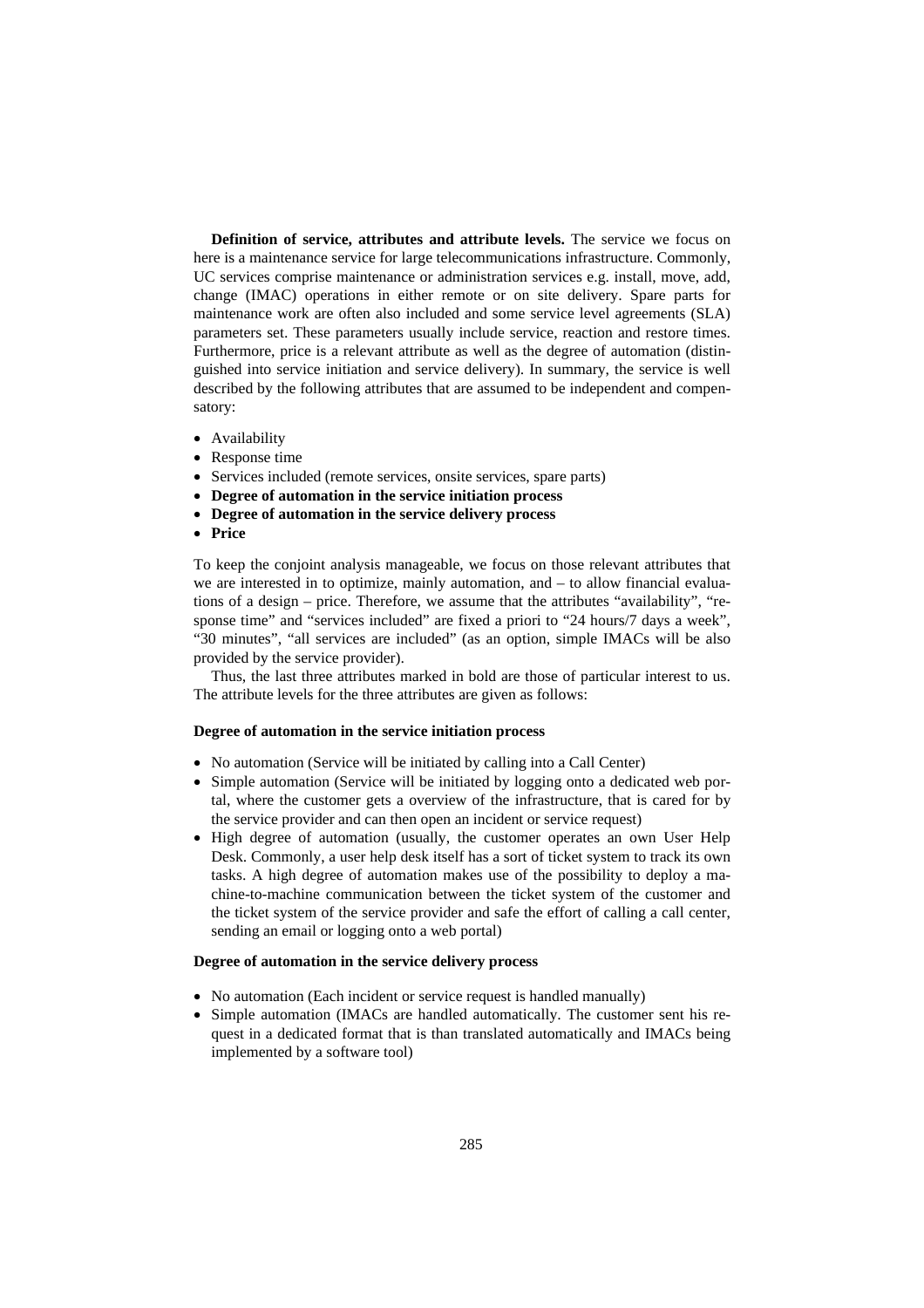• High degree of automation (Using a web portal, the customer is presented an analytical tree to further limit the incident. By breaking down the incident into smaller steps, the customer eventually is able to find the error himself and initiated an automated resolution. The analytical tree can also be used for service requests)

#### **Price**

As prices for UC services have been very fluctuating over the last years, it is hard to determine a market price even for a very specific service. Therefore, we decided to set the price as a percent of software/hardware investment with the following levels:

- 3% of hardware/software investments
- 4% of hardware/software investments
- 5% of hardware/software investments.

**Data collection method.** We chose a full profile approach mainly due to the fact that we already limited the number of attributes.

**Number of stimuli.** When it comes to choosing the attribute levels, it is important to define the total number of stimuli. With a symmetrically design we can use the latin square technique to form a reduced that design that makes sure to combine every single attribute level exactly once and thus fulfill a main criterion of a reduced design: to determine a partial quantity that is small enough to be handled but still large enough to represent the full design such that reliable results are ensured.

**Final reduced design.** The final reduced design that was drawn from all possible combinations of attribute levels based on Latin square technique is given in Table 1 below. In the following interviews, respondents were asked to rank theses 9 hypothetical product profiles.

| <b>Card ID</b> | Price as % of<br>investment | <b>Automation</b><br>in service initiation | <b>Automation</b><br>in service delivery |
|----------------|-----------------------------|--------------------------------------------|------------------------------------------|
|                | 5%                          | <b>Automated Interface</b>                 | Manual handling                          |
|                | 3%                          | Web Portal                                 | Self Service/Analytical Tree             |
| 3              | 5%                          | Call Center                                | Self Service/Analytical Tree             |
|                | 3%                          | <b>Automated Interface</b>                 | <b>Automated IMACs</b>                   |
| 5              | 4%                          | <b>Automated Interface</b>                 | Self Service/Analytical Tree             |
| 6              | 5%                          | Web Portal                                 | <b>Automated IMACs</b>                   |
|                | 4%                          | Web Portal                                 | Manual handling                          |
|                | 4%                          | Call Center                                | <b>Automated IMACs</b>                   |
|                | 3%                          | Call Center                                | Manual handling                          |

**Table 1.** Final reduced design using latin square technique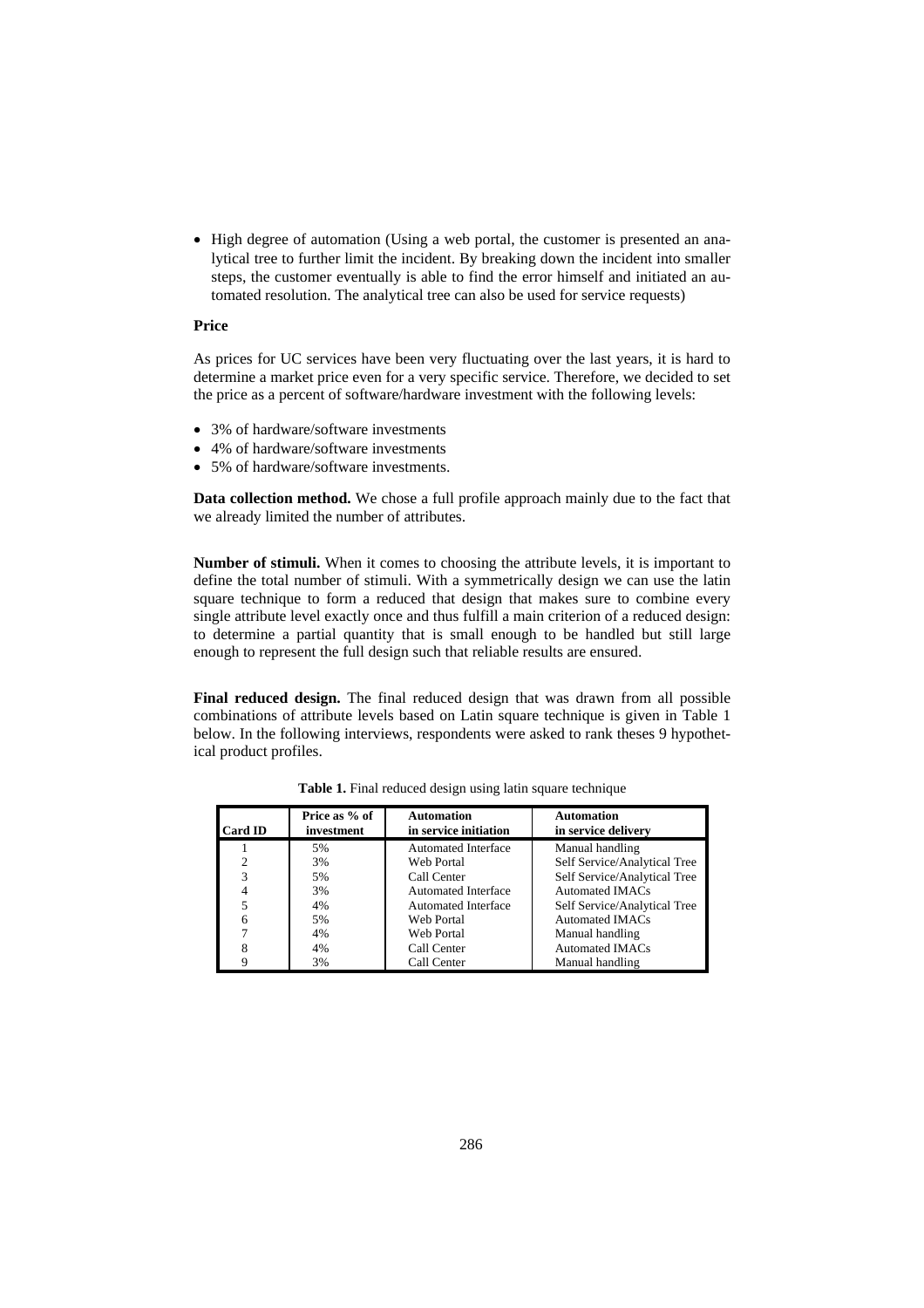**Interviews.** As stated earlier, we conducted interviews with 34 customers where the 9 product profiles were presented to the respondents. We talked to various customer roles, but tried to get the person with the highest position in the customer hierarchy whenever possible. If the meeting was held with an executive-employee set-up, the executive was asked to rank the product profiles of Table 1 without further consultation with his employee.

#### **3.2 Results**

Given the respondent rankings we analyzed the data with SPSS Conjoint 20 to estimate part worth values for different attribute levels. We were quite surprised to see that the attribute with the highest importance for the interviewees was the automation in service initiation. Table 2 shows the estimates part-worth values averaged across the 34 respondents, Table 3 shows the importance of attributes.

| <b>Attribute</b>   | <b>Attribute level</b>       | Average part-worth | <b>Standard</b> |
|--------------------|------------------------------|--------------------|-----------------|
|                    |                              | value              | deviation       |
| Price              | 3%                           | 0.069              | 0.56            |
|                    | 4%                           | 0.235              | 0.67            |
|                    | 5%                           | 0.167              | 0.36            |
| Service initiation | Call center                  | 0.029              | 2.44            |
|                    | Web portal                   | 0.000              | 1.51            |
|                    | Automated interface          | 0.029              | 2.74            |
| Service delivery   | Manual handling              | 0.451              | 1.13            |
|                    | <b>Automated IMACs</b>       | 0.206              | 0.71            |
|                    | Self-service/Analytical tree | 0.657              | 0.87            |
| Constant           |                              | 5.000              |                 |

**Table 2**. Average part-worth values estimated from the conjoint analysis, all respondents

**Table 3.** Importance of attributes

| <b>Attribute</b>   | <b>Importance of attribute (%)</b> |  |  |
|--------------------|------------------------------------|--|--|
| Price              | 6.430                              |  |  |
| Service initiation | 64.953                             |  |  |
| Service delivery   | 28.617                             |  |  |

Taking a look at the detailed data, it becomes evident that service delivery seems to be a part of the service process, where automation is widely accepted given that the attribute level self-service/analytical tree is largely preferred on average. This means that the interviewed individuals are willing to accept a large part of automation, if this accelerates the service process (it can be assumed, that the information, that an analytical tree would enable the customer to resolve 40% of the incidents without any participation of the service provider, is associated with an overall faster incident resolution), even if a larger contribution by the own service staff is required. As the majority of respondents is in fact responsible for IT operations, their focus seems to be on a well-functioning service process, especially in service delivery. In service initiation,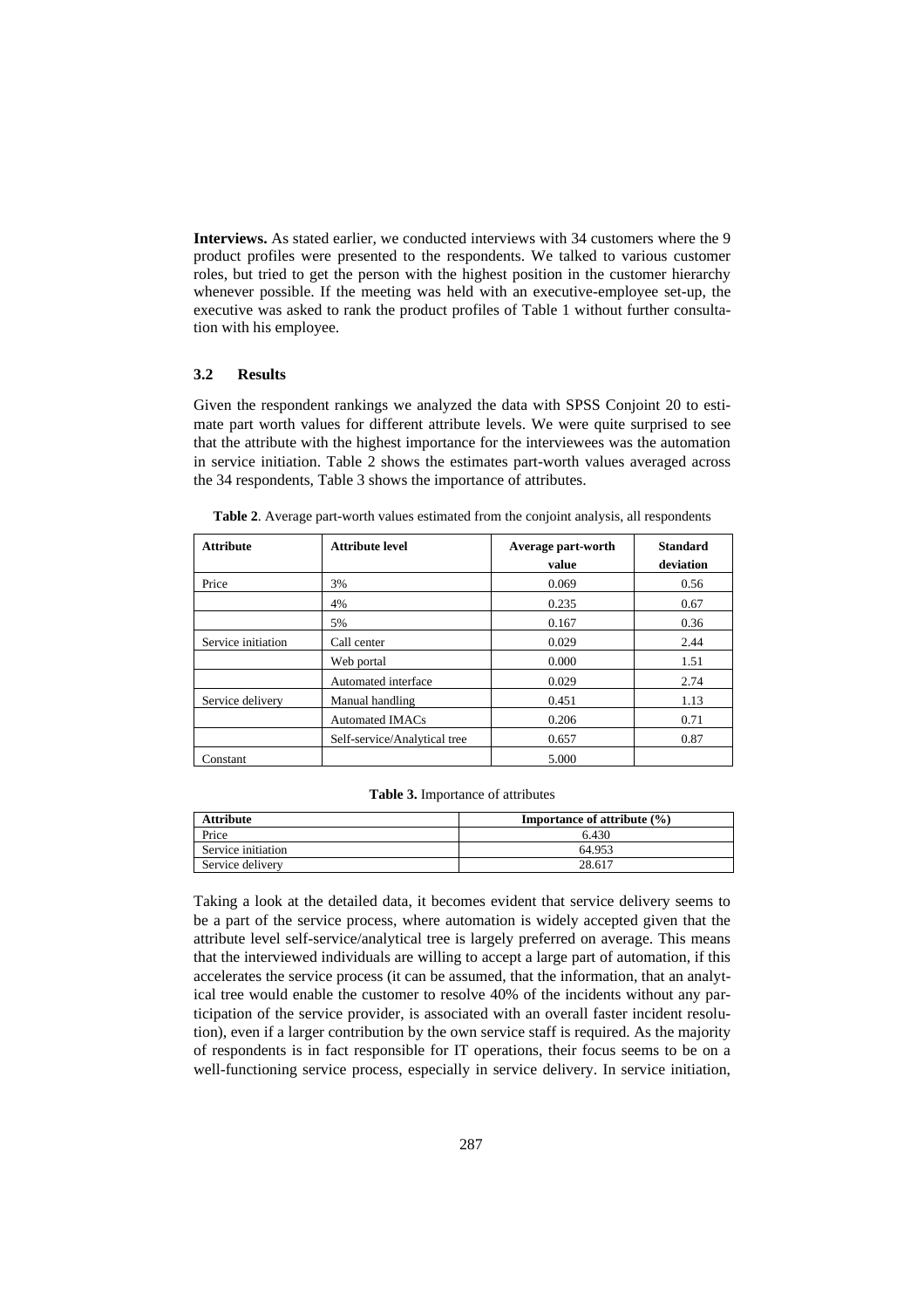the most important attribute with the highest lever to overall preference formation, automation also seems to be accepted among some respondents, while others prefer a call center. Interestingly, with regard to pricing, not the lowest price has the highest partial benefit, although there is tendency towards lower prices, rather than towards higher prices (higher loss of benefit if changing from 4% to 5% than if changing from 4% to 3%).

Among the 34 customer representatives were three individuals in CIO positions (called "management segment" from here on), the rest was in general responsible for IT (Head of IT or similar – "operational segment"). Although we did not include an option to note the position of the respondent, we particularly took a look at those responses. Peculiarly, all three individuals on CIO-level responded with exactly the same pattern. Although not representative due to the very small sample size, it appears that the management segment shows other preferences than the operational positions. Table 4 and 5 below show the results.

| <b>Attribute</b>   | <b>Attribute level</b>       | Average part-worth values              |                                          |
|--------------------|------------------------------|----------------------------------------|------------------------------------------|
|                    |                              | <b>Management</b><br>segment $(N = 3)$ | <b>Operational</b><br>segment $(N = 31)$ |
| Price              | 3%                           | 0.000                                  | 0.075                                    |
|                    | 4%                           | 0.000                                  | 0.258                                    |
|                    | 5%                           | 0.000                                  | 0.183                                    |
| Service initiation | Call center                  | $-3.000$                               | 0.215                                    |
|                    | Web portal                   | 0.000                                  | 0.043                                    |
|                    | Automated interface          | 3.000                                  | 0.258                                    |
| Service delivery   | Manual handling              | $-1.000$                               | 0.376                                    |
|                    | Automated IMACs              | 0.000                                  | 0.226                                    |
|                    | Self-service/Analytical tree | 1.000                                  | 0.602                                    |
| Constant           |                              | 5.000                                  | 5.000                                    |

**Table 4.** Average part-worth values estimated from the conjoint analysis,differentiated by position

While the overall importance of attributes varies only slightly, the partial benefits show a different outcome. The management segment clearly favors a high degree of automation, both in service initiation and service delivery. In service delivery, also the operational segment prefers the automated self-service/analytical tree. For service initiation, however, the highest partial benefit is attached to the attribute level call center. This further supports the assumption stated above, that there is a significant difference between operational level and management level regarding attitude towards automation in the different steps of the service process. Interestingly, the operational level seems to emphasize manual handling in service initiation, while accept a high level of automation in service delivery. This might well be, because the customers see a positive trade-off in additional information about the infrastructure (which the customer would certainly get, if they are able to use an analytical tree).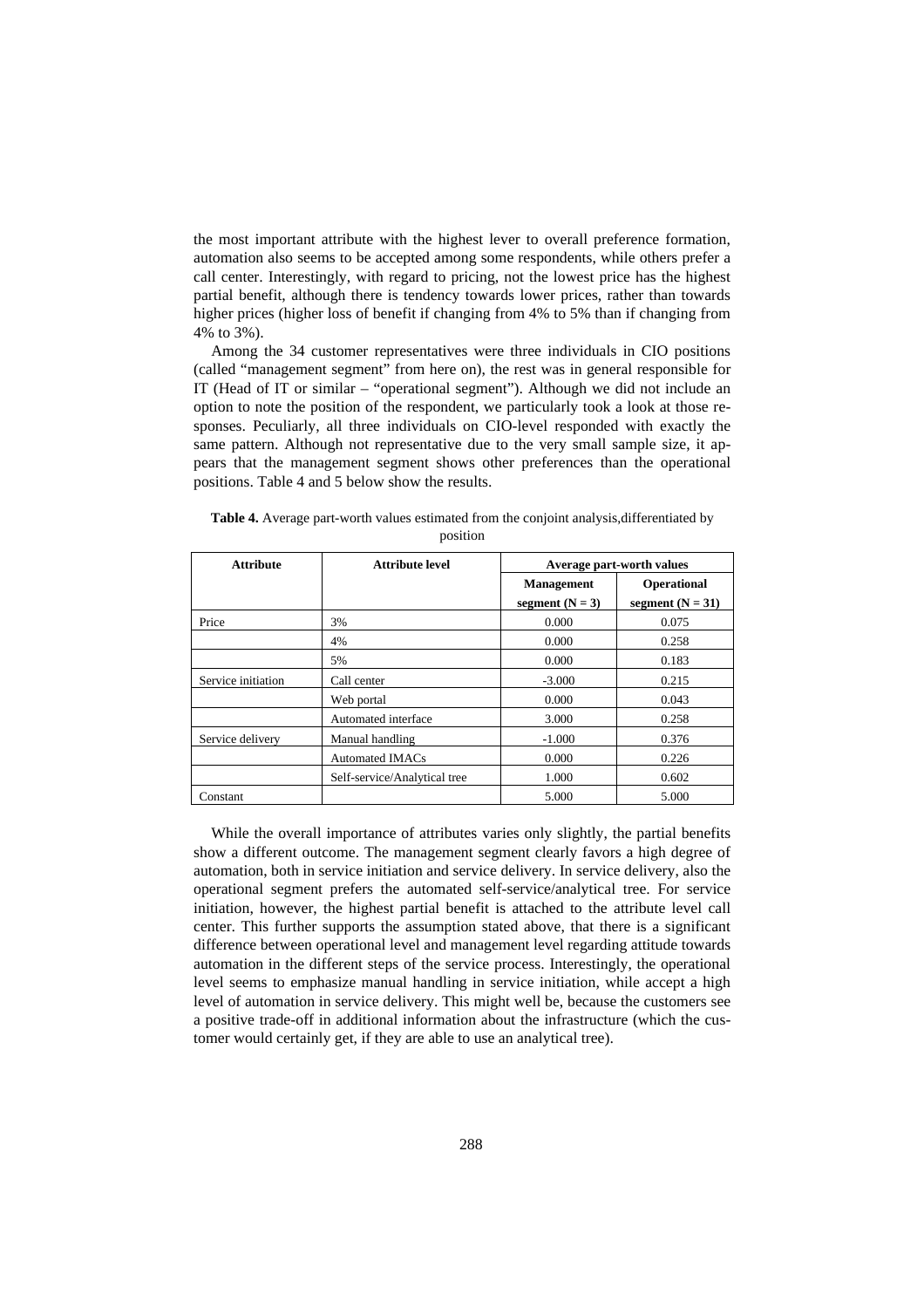|  | <b>Table 5.</b> Importance of attributes, differentiated by position |  |
|--|----------------------------------------------------------------------|--|
|  |                                                                      |  |

| <b>Attribute</b>   | <b>Importance of attribute</b> $(\%)$ |                            |  |
|--------------------|---------------------------------------|----------------------------|--|
|                    | <b>Management</b> seg-<br>ment        | <b>Operational segment</b> |  |
| Price              | 0.000                                 | 7.052                      |  |
| Service initiation | 75.000                                | 64.519                     |  |
| Service delivery   | 25,000                                | 28.429                     |  |

In service initiation, automation does not offer first-hand information benefits for the customer, thus the personal contact towards a call center might be more important. Furthermore, a higher degree of automation often requires a higher customer involvement and thereby causes some cost (e.g. time for submitting requests in certain formats or requiring additional knowledge necessary to benefit from using an analytical tree).

Although price also is a factor, it seems to play only a minor role when deciding about automation. This might be due to the design of the survey, where we tried to keep the influence of the price as low as possible by defining it only via relatively low percentage values but is also evident, as we could not identify any response segment, where pricing was the main focus.

In the following, we will derive implications for optimal service design by taking individual responses rather than aggregate part-worth values into account. By taking the following approach, individual preferences based on different experiences with automation can be taken into account.

# **4 Implications for Optimal Service Design**

The conjoint analysis confirms that automation of service is a valid option for business customers in the UC service business. Service companies should explore this option in more detail when it comes to service design since a higher level of automation can potentially create a win-win situation by providing value to both providers (through expected cost savings) and customers (through higher preference).

Looking at the aggregated conjoint data in Tables 2 and 4, a service configuration highly desirable from the customer perspective should involve high automation in the service delivery process and accordingly provide a large information base for the customer (again, for other determinant design attributes it is assumed that the service is conducted 24/7, response time is within 30 minutes, and all services are included). Both groups of respondents are willing to engage largely in the incident management process, as long as they benefit from additional information and are able to speed up service delivery (both service requests and incident management).

With regard to the service initiation process the design recommendations are not so obvious. In spite of this high affinity towards automation in service delivery, the aver-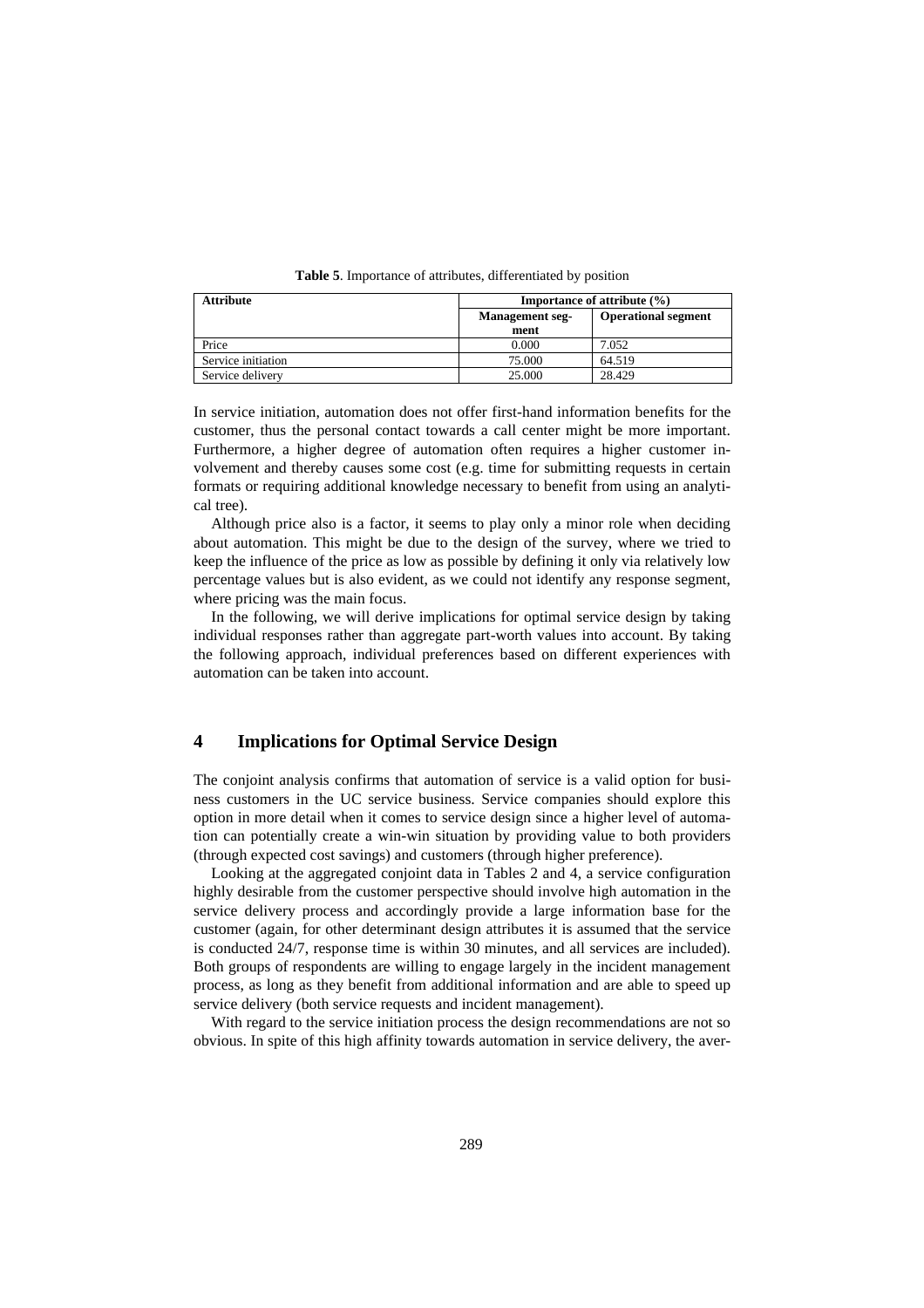age respondent in the operational segment is reluctant towards a high degree of automation in service initiation. This might be either due to the fact that

- they do not really see a benefit from this feature (the customer still needs to operate a user help desk),
- they do not gain any additional information and the service process itself is not made faster by significant numbers,
- their performance is made transparent to both the service provider and the own management (The service provider gains insight into the work of the customer as information is exchanged via machine-to-machine communication).

In general, the operational level within an IT organization likes to be in full control over its IT infrastructure and this also includes possible incidents and service requests. As mentioned above, the implementation of an analytical tree means a significant shift of information from the service provider towards the customer. However, an automated interface in the service initiation process, would take away a large part of responsibility from the IT organization of the customer, namely to decide, when to hand over an incident towards the service provider. Consequently, it means a shift of a certain kind of information from the customer's IT department towards the service provider. Whereas the operational segment seems to reject automation in service delivery on average, this appears to be exactly what the management segment requires.

In fact, respondent preferences for automation exhibit a large degree of heterogeneity, not only across the two functional segments but also to some degree within the operational segment. The average part-worth values in Table 2, highly aggregated across individuals, do not reveal the underlying heterogeneity in customer preferences – but in fact, the standard deviation of the data in our sample is very large Accordingly, the predictive power of the aggregated data is naturally limited in face of heterogeneity; and making design decisions based on average part-worth values may result in a service offering that is far from optimal. Therefore, in our method to evaluate different levels of automation in a service design, we will take the full information of individual-level part-worth values estimated in the conjoint analysis. Unfortunately, the individual-level data cannot be presented here due to space limitation and data confidentiality reasons.

We use the SPSS conjoint choice simulator to predict not only preference (utility) but also choice probabilities for a particular service configuration among a set of real and/or hypothetical service offerings based on individual-level data. To do so, we need a choice rule, i.e. an assumption about how consumers translate preference into a choice decision. If one assumes for example that each customer chooses the offer with the maximum utility, we can predict probabilities of choosing each offer as the most preferred one among a set of alternative service offerings. This so-called first choice model determines the probability that a configuration is chosen as the number of respondents who extract the highest utility from this profile (and thus would choose it) divided by the total number of respondents. Since the first choice model is known to overestimate preference for the most attractive product and underestimates it for other products probabilistic choice rules have been introduced. The BTL (Bradley-Terry-Luce) model assumes that the choice probability is equal to the ratio of a product's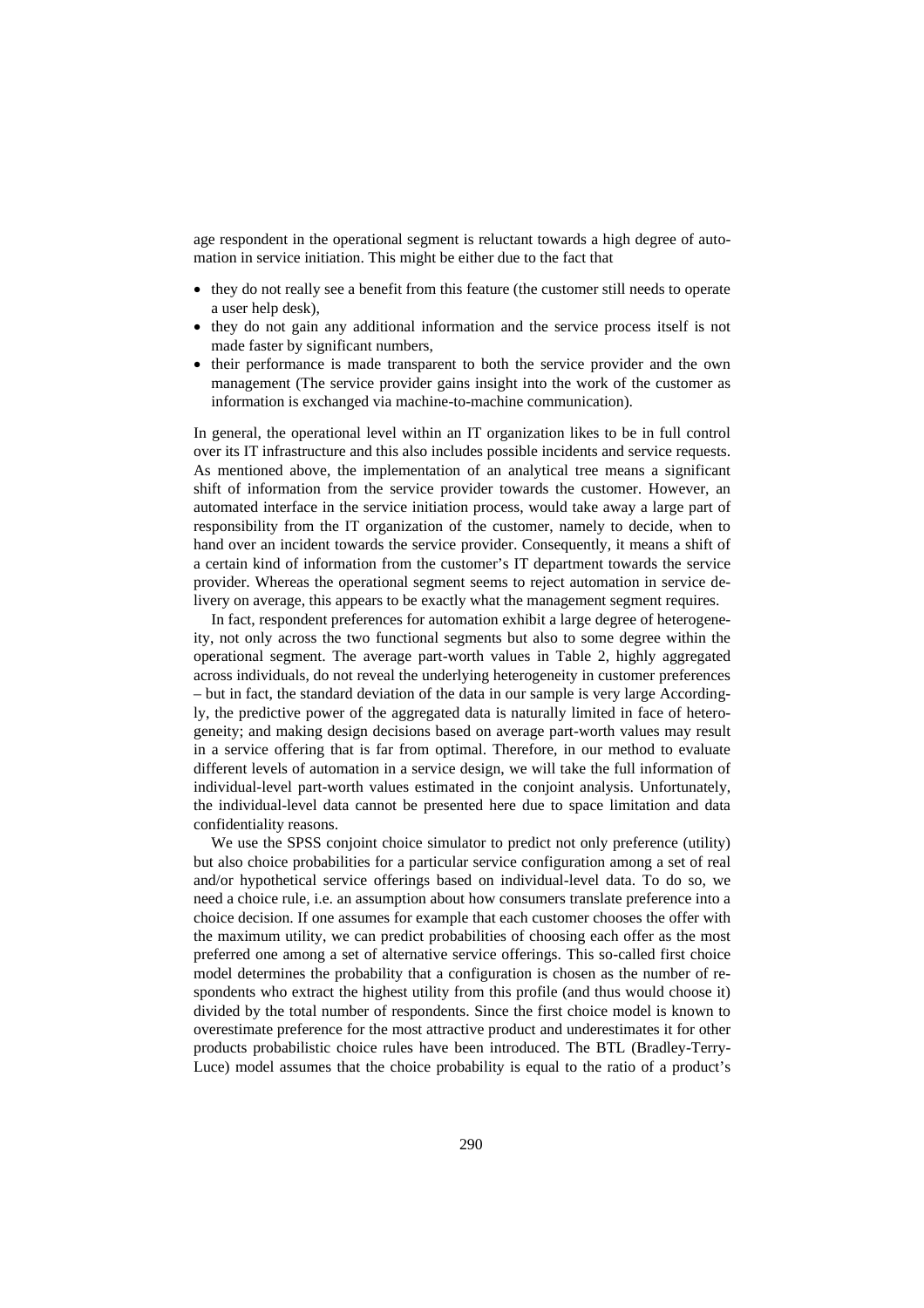utility to the total value of all products in the alternative set, averaged across all respondents. The logit model is similar to BTL but uses the exponential of the utilities instead of the utilities.

For the simulation we make the following assumptions: customers consider two alternative UC service providers to choose from: provider A representing "us" and provider B, a competitor. In all scenarios that follow, the competitor offers the service at a price 4% of the total investment, service initiation is through a call center, service delivery is handled manually.

In the base scenario representing the status quo (Scenario 0), provider A matches exactly the competitor's service with its service offering. Thus, the current offers are least automated in both processes, service initiation and service delivery. Obviously, this will yield an expected market share of 50% for both players independent of which choice rule is assumed. Table 6 shows the result of the choice simulation. Each following scenario 1-9 describes the situation where provider A redesigns its service offer as described in the second column (while provider B is assumed to leave its offer as in the base scenario). In particular, service configurations are tested with varying levels of automation in the initiation and the delivery process. In most scenarios, the price is kept at 4% or increased to 5% (based on the conjoint data, a price reduction to 3% does not seem reasonable since customers do not really value the discount). Columns 3 to 5 show the simulated probabilities that the service of provider A is chosen under the three different choice rules (first choice, BTL and Logit) which may be interpreted as projected market shares. The competitor's share corresponds to the complement (100% - share of provider A) and is not listed explicitly in the table.

| Sce-     | Service offer of provider A ("us")                        | <b>Choice Probabilities</b> |       |       |
|----------|-----------------------------------------------------------|-----------------------------|-------|-------|
| nario    |                                                           | 1st                         | BTL   | Logit |
|          |                                                           | <b>Choice</b>               |       |       |
| $\Omega$ | Price: 4%, SI: call center, SD: manual handling           | 50.0%                       | 50.0% | 50.0% |
| 1        | Price: 4%, SI: web portal, SD: manual handling            | 58.8%                       | 55.9% | 53.1% |
| 2        | Price: 4%, SI: autom. interface, SD: manual han-<br>dling | 47.1%                       | 52.0% | 48.4% |
| 3        |                                                           |                             | 56.4% | 55.4% |
|          | Price: 4%, SI: call center, SD: autom. IMACs              | 64.7%                       |       |       |
| 4        | Price: 4%, SI: web portal, SD: autom. IMACs               | 58.8%                       | 57.0% | 57.5% |
| 5        | Price: 4%, SI: autom. interface, SD: autom. IMACs         | 44.1%                       | 52.7% | 47.2% |
| 6        | Price: 4%, SI: call center, SD: analytical tree           | 67.6%                       | 61.2% | 66.7% |
| 7        | Price: 4%, SI: web portal, SD: analytical tree            | 58.8%                       | 60.6% | 61.9% |
| 8        | Price: 4%, SI: autom. Interface, SD: analytical tree      | 50.0%                       | 56.4% | 53.0% |
| 9        | Price: 5%, SI: call center, SD: analytical tree (3,1,3)   | 67.6%                       | 59.7% | 63.0% |

**Table 6.** Simulated choice probabilities for different service design configurations (SI: Service initiation process, SD: service delivery process)

According to Table 6, the service configuration most promising for provider A to offer with respect to market share is the one in Scenario 6, where service initiation is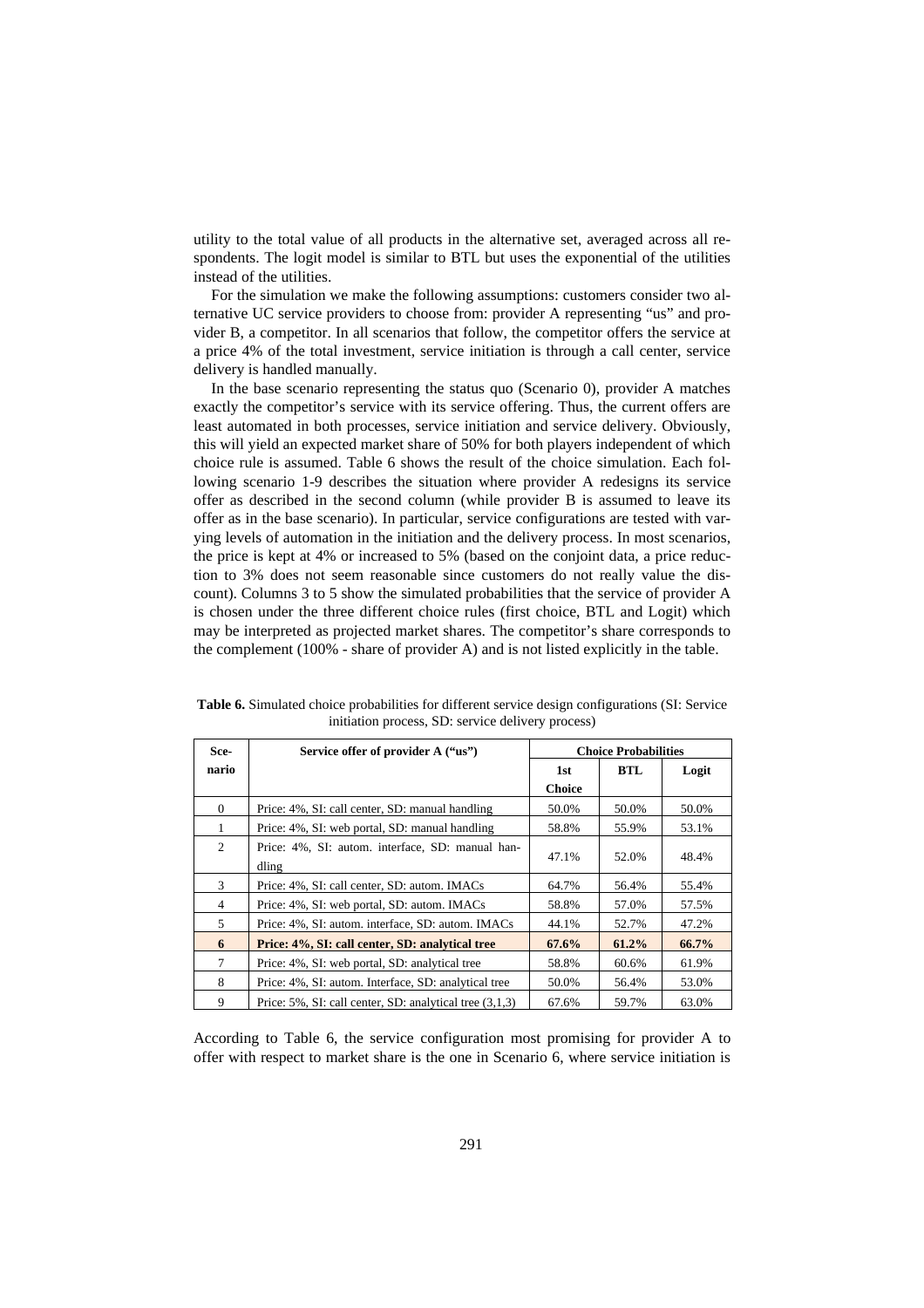done traditionally via call center but service delivery is provided as a self-service with analytical trees. Thus, in redesigning the service configuration, automation is the initiation part of the service process should be rather low corresponding to the status-quo offer while the delivery part of the process should be much more automated. Provider A's projected share in the assumed two player market would increase from 50% to 61.2%-67.6% depending on which choice rule is assumed, while provider B would lose the corresponding shares. Since the price is kept constant at 4%, the gain in market share would directly translate into a proportional increase in expected revenue for provider A. Another attractive option for provider A could also be to fully automate service delivery and simultaneously increase prices to 5% (Scenario 9) even though the increase in market share will then be somewhat lower compared to Scenario 6, with shares ranging from 59.7% to 67.6%. Obviously there is a trade-off between price and market share with regard to revenue and the best balance can be determined by calculating revenue once market size and investment volume of each customer is known. In the long-term, the redesign in Scenario 6 or 9 should also be superior from a cost perspective because of the productivity gains that can be expected through the higher level of automation. Thus, in our case, automation in service delivery creates a win-win situation for both the service provider and the customer.

Until now, we only examined the "one-size-fits-all-solution", i.e. we assumed that all customers are offered the same service. In face of heterogeneity, this strategy is usually suboptimal. One strategy to better match customer needs and further increase market share in face of heterogeneity is to differentiate the service offering and customize it to different needs. For examples, one could think about keeping the service as modular as possible and offering different automation modes for service delivery such that a customer can choose either to help herself through an analytical tree or to use automated IMACs whatever she prefers. Technically, the underlying decision problem can be considered as a so-called product line design problem where multiple product or service configurations are offered in parallel [10]. The multi-product problem is much more complex due to its combinatorial nature. Furthermore, substituting cross-effects between different service offers have to be considered as well as detailed trade-offs in fixed costs for joint and dedicated resources needed for different automation technologies versus cost savings through increased productivity. Since it is beyond the scope of this paper, we leave the multi-product analysis and the question of how much differentiation and customization a service provider should offer with respect to automation to future research.

## **5 Conclusion**

We conducted a conjoint analysis to learn about business customers' preferences for process automation in the UC service business. Customers seem to demand fast and reliable service from a service provider, and they are willing to take over easy tasks and accept automation in standard procedures. In addition, the customer seems to reward a plus in information with extended contribution and a shift of efforts from the service provider to the customer's IT.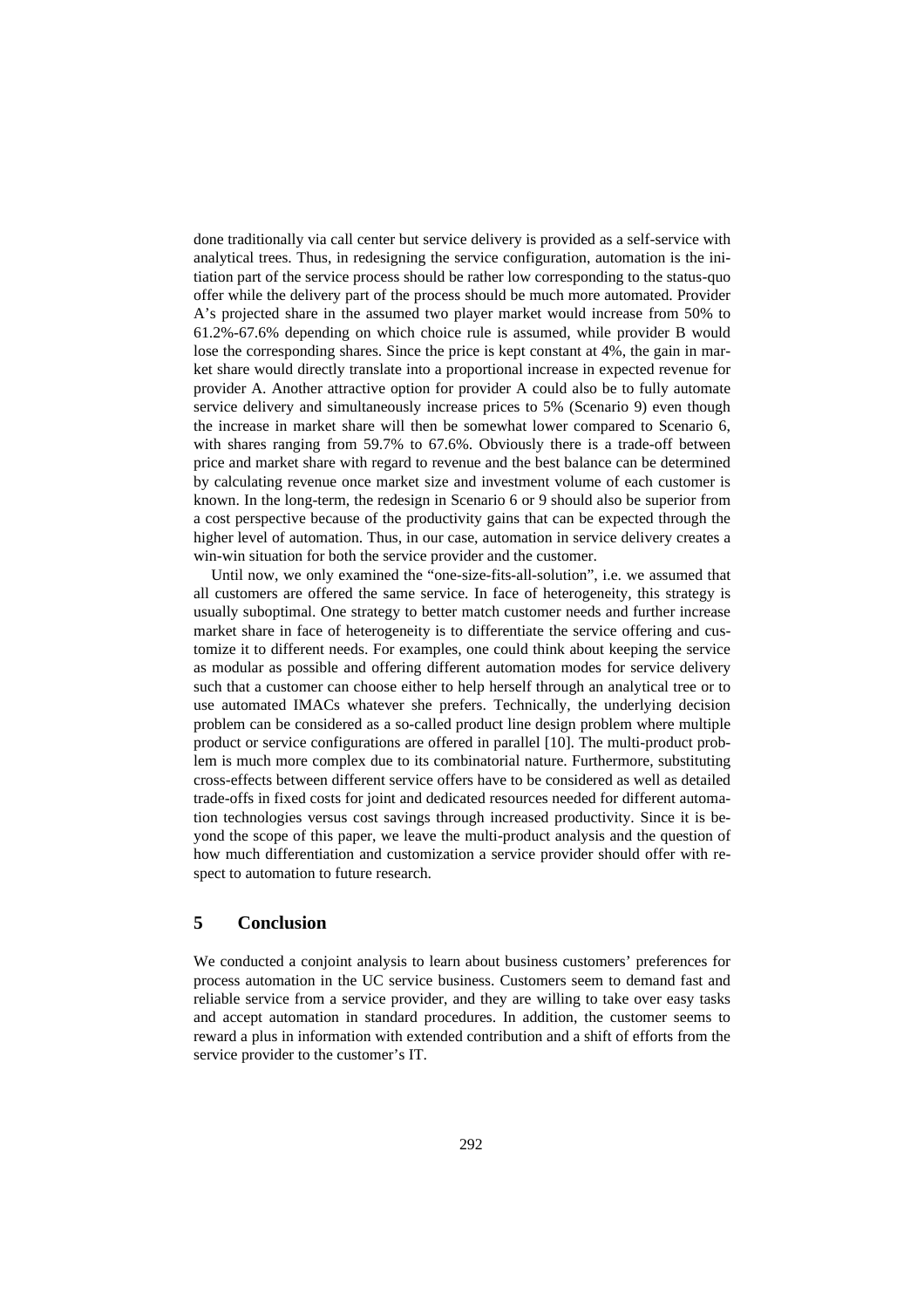The results of the conjoint analyses were further used in a choice simulator to evaluate different service designs with respect to market share. It turned out that automation can in fact be a win-win for both provider and customers if applied at the right levels and to the right business processes.

The interesting insights we could gain from the analysis encourage us to explore several future research opportunities. First, it seems worthwhile to collect more data, especially on management (CIO- or even CxO-level) level, to verify our findings. Furthermore, it might be of interest to investigate why the management segment has another focus than the operational staff and find out more about possible impact of pricing towards automation. In the current survey, respondents seem to not be very price sensitive, and it would be interesting to see whether there is a significant change in perception as the numbers for pricing are changed.

As already discussed earlier, we would also like to explore the more complex "multi-product" case where the provider opens up different channels of automation at the same time to better serve customers with heterogeneous needs. Second, the analysis should be continued further by taking costs into account and evaluate different service design from a profitability perspective. Although it will be challenging to collect and estimate the different types of variable and fixed costs related to automation, it seems the effort is worth it.

### **References**

- 1. Belloni, A., Freund, R., Selove, M., Simester, D.: Optimizing productline designs: Efficient methods and comparisons. Management Science 54(9), 1544–1552 (2008)
- 2. Brynjolfsson, E., Hitt, L. M.: Computing Productivity: Firm–Level Evidence. Review of Economics and Statistics 85(4), 793-808 (2003)
- 3. Burrows, P.: The Era of Efficiency, BusinessWeek, June 18, 94–98 (2001)
- 4. Curran, J.M., Meuter, M.L. (2005): Self-service technology adoption: comparing three technologies, Journal of Services Marketing 19(2), 103–113 (2005)
- 5. Fließ, S., Kleinaltenkamp, M.: Blueprinting the service company: Managing service processes efficiently, Journal of Business Research 57(4), 392–404 (2004)
- 6. Fitzsimmons, J.A. / Fitzsimmons, M.J.: Service Management: Operations, Strategy, and Information Technology, Irwin/McGraw-Hill, Chapter 4: Technology in Services (2010)
- 7. Green, P. E., Krieger, A. M.: Choice rules and sensitivity analysis in conjoint simulators, J. Acad. Marketing Sci. 16(1), 114–127 (1988)
- 8. Hill, A.V., Collier, D.A., Froehle, C.M., Goodale, J.C., Metters, R.D,. Verma, R.: Research opportunities in service process design, Journal of Operations Management 286, 1– 14 (2002)
- 9. Meuter, M.L., Bitner, M.J., Ostrom, A.L., Brown, S.W.: Choosing Among Alternative Service Delivery Modes: An Investigation of Customer Trial of Self-Service Technologies, Journal of Marketing 69(2), 61–83 (2005)
- 10. Schön, C. On the Optimal Product Line Selection Problem with Price Discrimination, Management Science 56(5), 896–902 (2010)
- 11. Simon, F., Usunier, J.-C.: Cognitive, demographic, and situational determinants of service customer preference for personnel-in-contact over self-service technology, International Journal of Research in Marketing 24(2), 163–173 (2007)